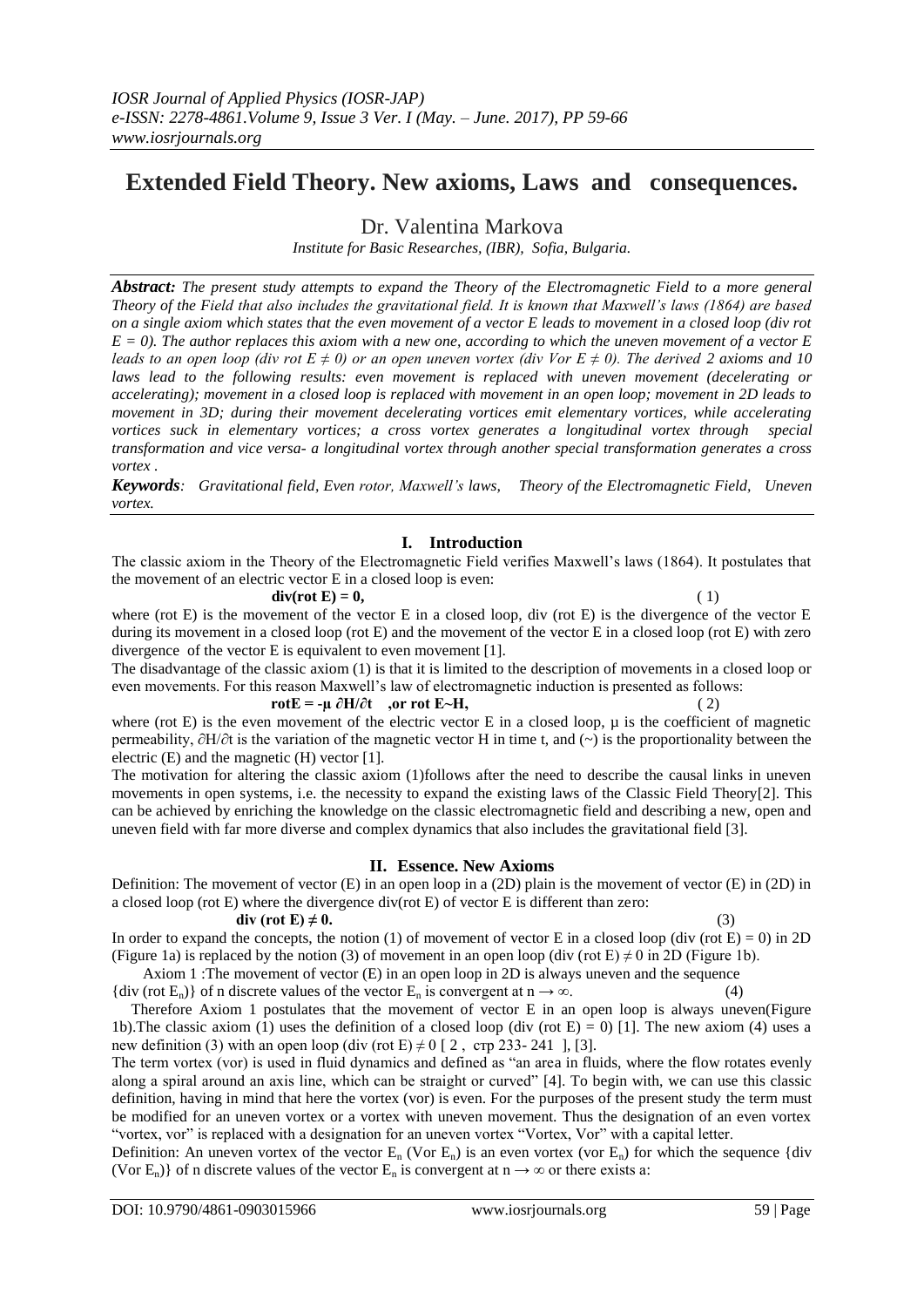$\lim{\div}$  (Vor E<sub>n</sub>)} at  $n \to \infty$ .

Definition: An uneven cross vortex  $(E_{2D})$  is an uneven vortex  $(E)$  spinning transversally in a 2D plain.

The cross open vortex in 2D is designated as Vortex  $E_{2D}$  or simply Vor  $E_{2D}$  (Figure 1b).

Definition: An uneven longitudinal vortex  $(H_{3D})$  is an uneven vortex  $(H)$  spinning in the volume of 3D. The longitudinal open vortex in 3D is designated as Vortex  $H_{3D}$  or simply Vor  $H_{3D}$ (Figure 1d).Both definitions

ignore the thickness of the vortex itself, be it cross or longitudinal.

The differences in geometry are formal and reflect the differences between the cross and longitudinal vortex only superficially. Therefore we will use the abovementioned definitions. For now we can only acknowledge the fact that the longitudinal vortex  $(H_{3D})$  stands higher in the hierarchy compared to the cross vortex  $(E_{2D})$ . For example the longitudinal vortex  $(H_{3D})$  is a higher derivative of the cross vortex  $(E_{2D})$  (Figure 1d).

 Axiom 2**:** Two uneven cross vortex objects in 2D are connected with a single physical cross link in 2D  $(E_{2D})$ .

Since the longitudinal vortex  $(H_{3D})$  is qualitatively different and represents a higher level in the hierarchy compared to the cross vortex  $(E_{2D})$ , another (longitudinal) link is defined for it.

 Axiom 3: Two uneven longitudinal vortex objects in 3D are connected with a single physical longitudinal link in 3D  $(H_{3D})$ .

These three axioms define a complex of composited open systems that manifest both independently and in interaction. The result is a kaleidoscope of forms with diverse dynamics that surprises with many curious findings and conclusions.

#### Figure 1. The classical axiom is replaced by a new axiom



**III. Laws Of Transformation (Transformations Δ1, Δ2)**

3.1.Laws of transformation of a velocity vector (V) to vortex amplitude (W) and vice versa.

At every (i) point p(i) of a decelerating cross vortex E there are two simultaneous movements: longitudinal (velocity vector -V) and transverse (amplitude of the cross vortex-W)(Figure1d,Figure2c). The two simultaneous movements (V and W) also exist at all points of longitudinal vortices( not Figure).

Law 1: A decelerating vortex( $E_{2D}$ -) with a velocity vector (V) emits to the outside decelerating vortices with amplitude (W) in perpendicular direction.

Figure 2c shows an decelerating cross vortex  $(E_{2D})$  with a velocity vector (V) that emits to the outside decelerating vortices with amplitude (W) in perpendicular direction.Exactly the opposite dynamics are observed for accelerating (cross or longitudinal) vortices (Figure 2d).

Law 2: An accelerating vortex( $E_{2D}$ +) with a velocity vector (V) sucks in accelerating vortices with amplitude (W) in perpendicular direction.

At every point(p)of the cross vortex E there is a velocity vector  $(V)$  in 1D and cross vortex pressure  $(W)$  in 2D (Figure 1d,Figure 2c). Furthermore these movements (V and W) are perpendicular to each other. The peculiarity in this case is that the transformation of the vector (V) into a vortex (W) and vice versa is a nonparametric process. The transformation follows internal laws rather than using parameters set from outside. In every point (p) the nonparametric transformation of two variables V(t) and W (t) is mathematically described with the product V(t).W(t) of these variables( Figure 1d).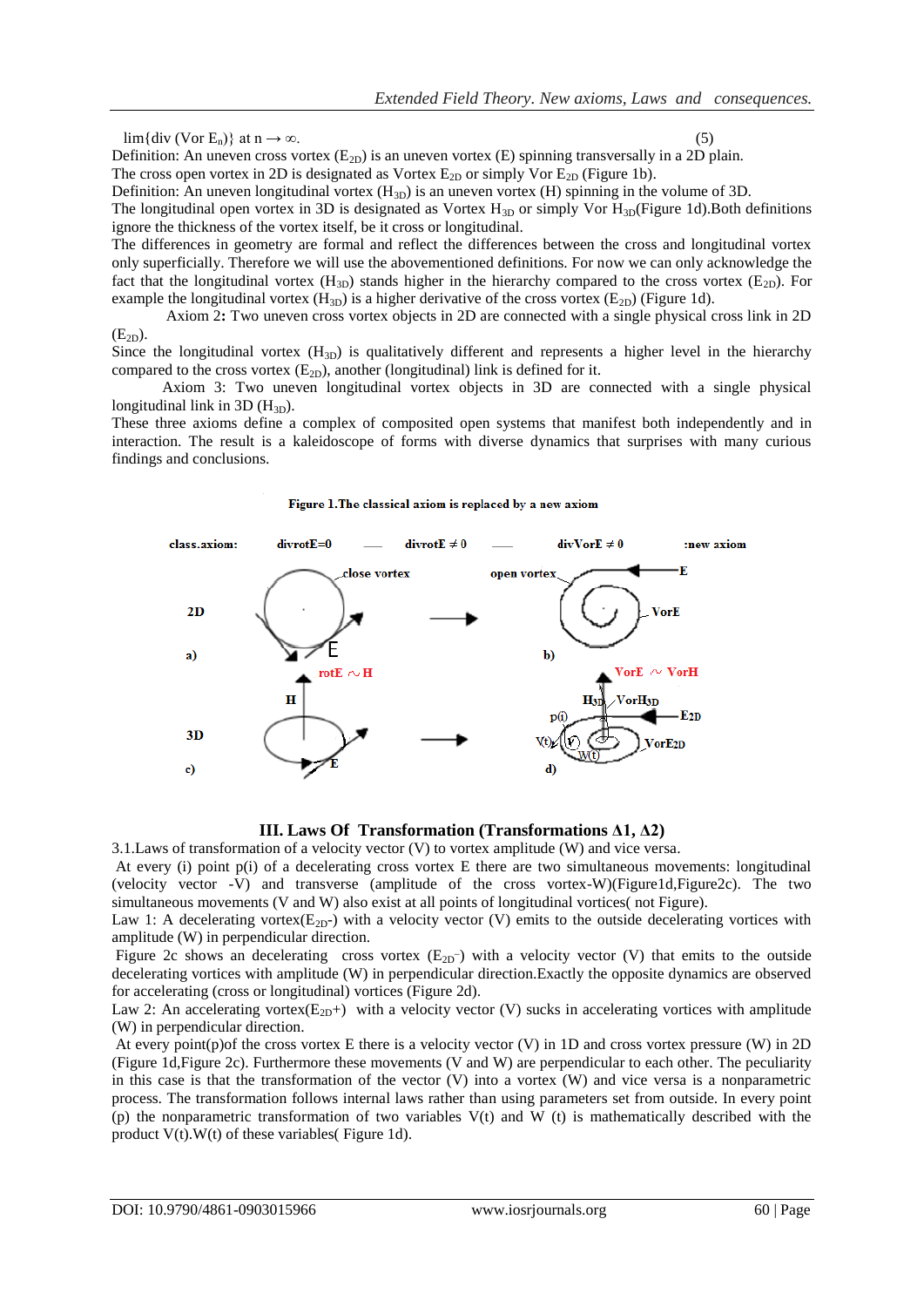Law 3: While the velocity vector (V) is transformed into amplitude of the cross vortex (W)( and vice versa), their complex action at a given time (t) equals the product  $V(t)$ . W(t) of the velocity vector  $V(t)$  and the amplitude of the cross vortex  $W(t)$  at this moment (t).

In mechanics the simultaneous action of two vectors equals the sum of these vectors, while for the movement of an uneven vortex (point2) the simultaneous action of two vectors  $V(t)$  and  $W(t)$  equals the product of these vectors  $V(t)$ . W(t).

3.2. Laws of the transformation of a cross vortex  $(E_{2D})$  into a longitudinal vortex  $(H_{3D})$  and vice versa.

The cross vortex  $(E_{2D})$  is transformed into a longitudinal vortex  $(H_{3D}+)$ . This is accomplished through a specific operator  $(\Delta_1)$  for cross-longitudinal transformation (Figure 2c).

The cross  $(E_{2D})$  and the longitudinal  $(H_{3D})$  vortex are not simply an original entity and an image by analogy with the well-known transformations of Laplace or Fourier. They are representatives of spaces with qualitatively different structures. Therefore the introduced operator  $(\Delta_1)$  connects the original in one type (transverse) of space with its image in another type (longitudinal) of space, i.e. the transformation  $\Delta_1$  connects two spaces with different qualities.

Law 1: The open cross vortex  $(E_{2D})$  generates an open longitudinal vortex  $(H_{3D})$  in its center through a crosslongitudinal transformation Δ1:

$$
\Delta 1
$$
  
 
$$
\text{Vor } (\mathbf{E}_{2\mathbf{D}}) \implies -\text{Vor } (\mathbf{H}_{3\mathbf{D}}),
$$
 (6)

where Vor (for Vortex, meaning an uneven vortex) replaces rot (for rotor, meaning closed loop) and the cross vortex in 2D ( $E_{2D}$ ) continues its development in 3D as a longitudinal vortex ( $H_{3D}$ ) (Figure 1d,f; Figure 2c).

While Maxwell's law (2) states that vector E generates vector H, the present law (6) postulates that the vortex Vor  $(E_{2D})$  of E in 2D generates a vortex Vor  $(H_{3D})$  of H in 3D. The sign (-) for Vor  $(H_{3D})$  3D means that  $E_{2D}$  and  $H_{3D}$  have opposite dynamics.

Definition: An accelerating cross vortex  $(E_{2D}^+)$  is a cross open vortex  $(E_{2D})$  for which div (Vor  $E_{2D}$ ) > 0 where the sequence {div (Vor E<sub>n</sub>)} is convergent at  $n \rightarrow \infty$ .

Figure 2b shows an accelerating cross vortex  $(E_{2D}^+)$ .

Definition: An accelerating longitudinal vortex  $(H_{3D}^+)$  is a longitudinal open vortex  $(H_{3D})$  for which div (Vor  $H_{3D}$ ) > 0 where the sequence {div (Vor E<sub>n</sub>)} is convergent at  $n \rightarrow \infty$ .

Figure 2c shows an accelerating longitudinal vortex  $(H_{3D}^{\dagger})$ .

Definition: A decelerating cross vortex  $(E_{2D})$  is a cross open vortex  $(E_{2D})$  for which div (Vor  $E_{2D}$ ) < 0 where the sequence {div (Vor E<sub>n</sub>)} is convergent at  $n \rightarrow \infty$ .

Figure 2a shows a decelerating cross vortex  $(E_{2D})$ .

Definition: A decelerating longitudinal vortex  $(H_{3D})$  is a longitudinal open vortex  $(H_{3D})$  for which div (Vor  $H_{3D}$ )  $< 0$  where the sequence {div (Vor E<sub>n</sub>)} is convergent at n  $\rightarrow \infty$ .

Figure 2d shows a decelerating longitudinal vortex  $(H_{3D})$ .

The present paper describes only the process of generation of matter i.e. only the decelerating and consuming half (Figure 2c) of the generator- consumer chain

(Figure 2c; Figure 2d). The decelerating cross vortex  $(E_{2D})$  generates an accelerating longitudinal vortex  $(H_{3D}^+)$ in its center through a physical transformation ( $\Delta$ 1-) (Figure 2c). This transformation is achieved through a new phenomenon called full resonance (resonance in amplitude, frequency and phase).

Consequence : The open decelerating cross vortex  $(E_{2D})$  generates an open accelerating longitudinal vortex  $(H_{3D}^{\dagger})$  in its center through a cross-longitudinal transformation  $\Delta 1$ -:

### **Δ1-**

$$
Vor (E_{2D}) \Rightarrow Vor (H_{3D}^+)
$$

Figure 2c shows this transformation in 3D.

Law 1(point3.2.) is relevant to the consuming and decelerating part of the cross vortex chain (Figure 2a, c). Law 1 and the Consequence describe entirely and coherently only the Electromagnetic Field.

For the opposite transformation a new operator  $\Delta 2$  is introduced to transform a longitudinal (H<sub>3D</sub>) into a cross (E<sub>2D</sub>) vortex. The physical nature of this  $\Delta 2$  transformation is quite different in comparison with  $\Delta 1$ . Generally speaking, the transformations  $\Delta 1$  and  $\Delta 2$  are orthogonal rather than symmetrical to each other.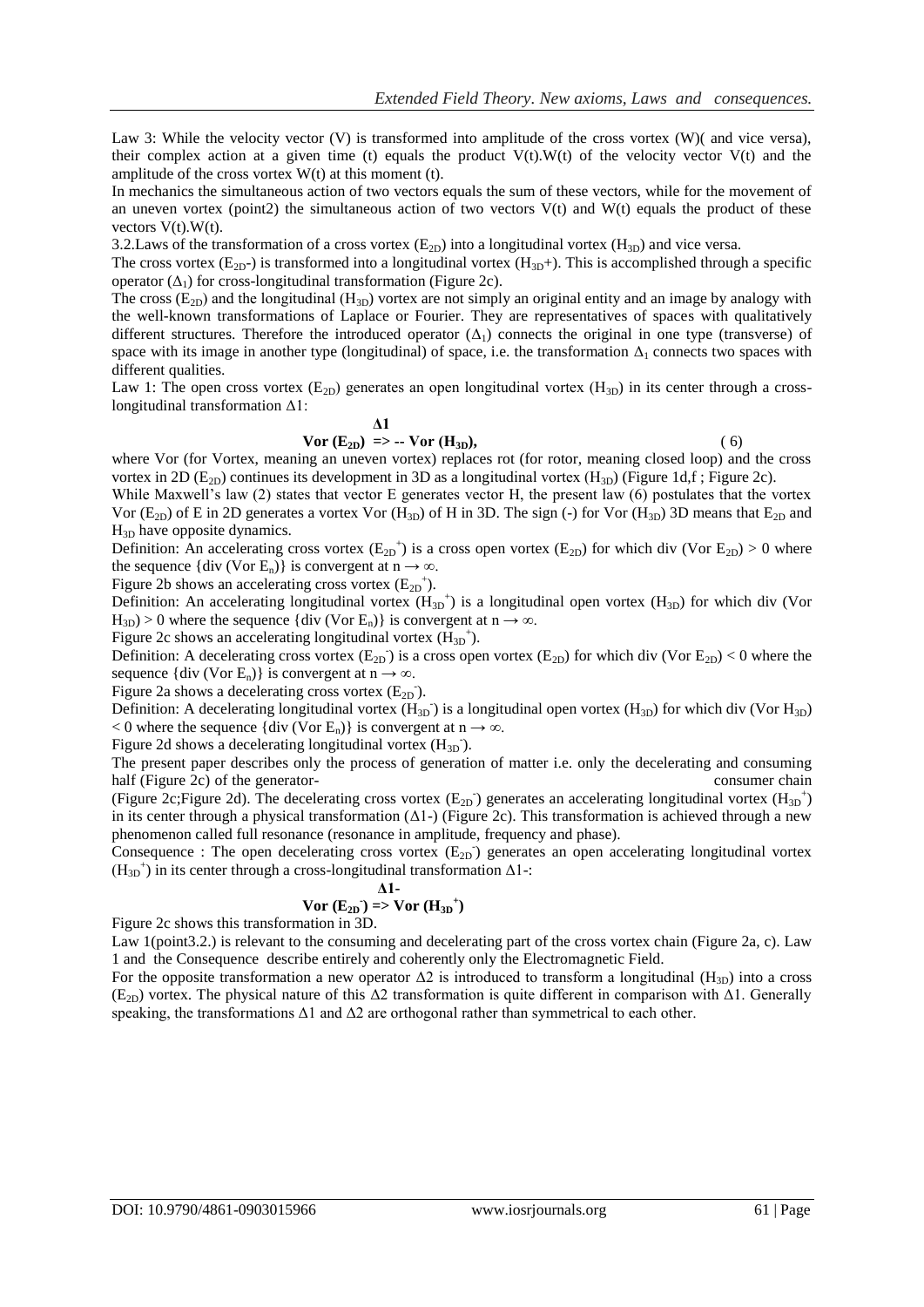

Figure 2. System of two pair vortices-in 2D and in 3D

For the opposite transformation of Law 2(point3.2.) a new operator  $\Delta 2$  is introduced to transform a longitudinal  $(H_{3D})$  into a cross  $(E_{2D})$  vortex. The physical nature of this  $\Delta 2$  transformation is quite different in comparison with  $\Delta$ 1. Generally speaking, the transformations  $\Delta$ 1 and  $\Delta$ 2 are orthogonal rather than symmetrical to each other.

Law 2: The open longitudinal vortex  $(H_{3D})$  generates an open cross vortex  $(E_{2D})$  in its center through a longitudinal-cross transformation Δ2:

$$
\Delta 2
$$
  
Var (H<sub>3D</sub>) => -**V**or (E<sub>2D</sub>) (7)

Law 2 is relevant to the generating part of the transverse chain (Figure 2b, Figure 2d). Consequence: The open decelerating longitudinal vortex  $(H_{3D})$  generates an open accelerating cross vortex  $(E_{2D}^+)$  in its center through a longitudinal-cross transformation  $\Delta 2$ -:

$$
\Delta 2
$$
  
Vor (H<sub>3D</sub>) => Vor (E<sub>2D+</sub>)

This transformation is presented on Figure 2d.

Law 2 (point 3.2.) is relevant to the generating and accelerating part of the cross vortex chain (Figure 2b,d). Law 2 and the Consequence describe another field, with inverse property as the Electromagnetic Field. 3.3Conclusions

Law 1 (point 3.2.) is relevant for the consuming transformation  $\Delta 1$  and, in particular, to the electromagnetic field (Figure 2c).

Law 2 (point 3.2) is relevant for the generating transformation  $\Delta 2$  when the movement of the longitudinal vortex  $(H_{3D})$  is the cause (generator) and the movement of the cross vortex  $(E_{2D})$  is the effect.

Obviously the two transformations  $\Delta 1$  (Law1) and  $\Delta 2$  (Law2) are not symmetrical but rather form pairs of objects that complement each other in their action i.e. the pairs are orthogonal. Both transformations, Δ1 (Law1) and  $\Delta$ 2 (Law2), are nonparametric. Therefore the processes are regulated by internal laws and are not determined by outside parameters.

In the described vortex pairs (Figure 2c; Figure2d) one vortex plays the role of generator (Figure 2d) and the other of consumer (Figure 2c). The generator can emit  $(E_{2D}+)$  to the outside (Figure 2d) or suck to the inside (no figure), but is always accelerating. The consumer can suck  $(E_{2D^-})$  (Figure 2c) in or emit (no figure) but is always decelerating.

# **IV. Laws Of Continuity**

Axiom 2 and Axiom 3 (point 2) resemble an axiom in Euclidean geometry but in essence they are physical, rather than geometrical. Instead of points as geometric objects there is a pair of vortices with different dynamics as physical objects; one of them is a generator (accelerating vortex) and the other is a consumer (decelerating vortex).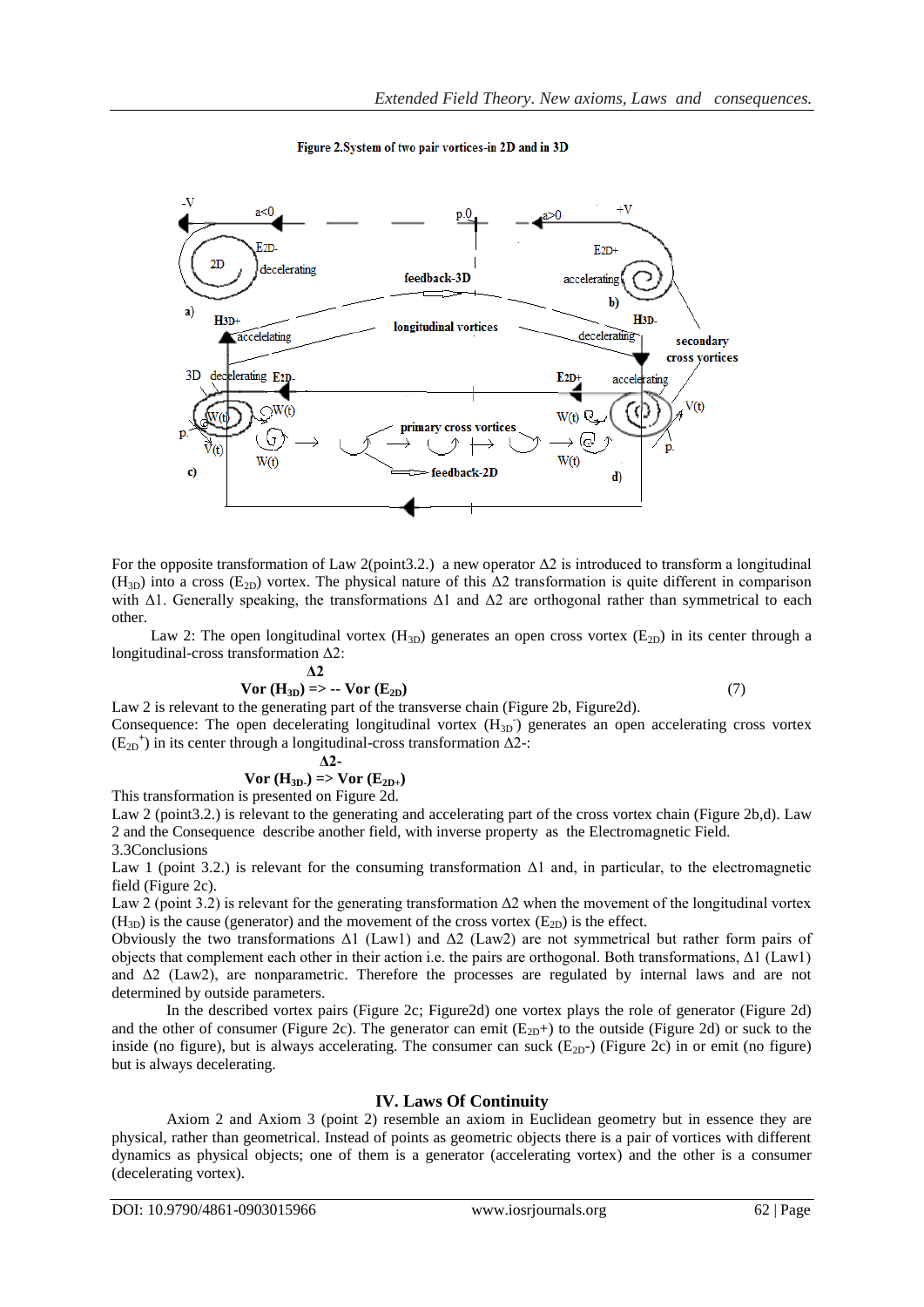# 4.1.Law of continuity in a closed loop in 2D

Provisionally vortices can be classified as primary (W) and secondary (E) uneven vortices. The primary uneven vortices are microvortices (W) and the secondary uneven vortices are macrovortices (E) (Figures 1d; (Figures 2c,d)

Definition: Primary vortices (W) are emitted to the outside or sucked in by a main vortex (E), also called a secondary vortex.

For example a decelerating cross vortex  $(E_{2D})$  emits decelerating primary cross vortices in perpendicular direction (Figure 2c). In general the primary microvortices are derivatives of the main secondary macrovortices. The relationship between primary and secondary vortices resembles the one between the magnetic and the Electric field. The Magnetic field, however, is the first derivative of the Electric field, while primary vortices are higher derivatives (second, third, etc.) of the main secondary vortices.

Since cross vortex objects are physical, they must fulfill the main law of continuity and cycle of movement.

Axiom 2 (point 2) considers the question of the link in the opposite direction which closes the full circle (loop) of cross vortices in 2D. The only answer is that in order to fulfill the fundamental law of continuity, the feedback must pass through empty space (feedback 2D) containing elementary primary cross vortices generated and emitted by the secondary decelerating cross vortex(Figure 2c) and consumed and sucked in by the secondary accelerating cross vortex (Figure 2d). This feedback is somewhat imaginary and it closes through the cross vortices. Therefore, in order to satisfy this fundamental law in physics, apparently this space cannot be "empty", as we often call it. The imaginary space is filled with primary cross vortices: copies of the secondary cross vortices but at a much smaller scale.

 Law: A pair of open vortex objects in 2D (secondary cross vortices) forms a closed loop in 2D. It transfers matter and vortex energy in one real direction through a real physical link:  $E_{2D}(+) \div E_{2D}(.)$ ,(Figure 2d  $\div$ Figure 2c), and in the opposite direction through imaginary feedback (feedback 2D) in the space between these objects: (Figure  $2c \div$  Figure 2d) filled with primary cross vortices.

The reason for the emission of primary elementary cross vortices is the deceleration of the main longitudinal vortex  $(E_{2D})$  (Figure 2c), while their movement in the space between the two vortex objects in 2D is due

to the sucking action of the accelerating main longitudinal vortex  $(E_{2D}^+)$  (the second vortex in the pair) (Figure 2b).

# 4.2.Law of continuity in a closed loop in 3D

Axiom 3 (point 2.) considers the nature of the link in the opposite direction that closes the full circle (loop) of main longitudinal vortices in 3D perpendicular to the circle (loop) in 2D. The only answer is that in order to fulfill the fundamental law of physics the feedback of the main longitudinal vortices in 3D must close through the space (feedback 3D) containing elementary primary longitudinal vortices, generated and consumed by the main secondary longitudinal vortices. This imaginary space is filled with primary longitudinal vortices resembling copies of the secondary longitudinal vortices but at a much smaller scale. All longitudinal vortices (primary and secondary) create a new type of field that contributes to our knowledge of the field as a form of matter.

 Law: A pair of open vortex objects in 3D (secondary longitudinal vortices) forms a closed loop in 3D. It transfers energy in one direction through the main transverse link  $H_{3D}(-) \div H_{3D}(+)$  (Figure 2d  $\div$  Figure 2c), and in the opposite direction through open feedback (feedback 3D) in the space filled with primary cross vortices between these objects (Figure  $2c \div$  Figure 2d).

 The reason for the emission of primary elementary longitudinal vortices is the break-up by high frequency pulses (Figure 2e) during the accelerating motion of the secondary longitudinal vortex  $(H_{3D}^+)(Figure 1)$ 2c).The reason for their movement in the space between the pair of vortex objects in 3D is the sucking action of the decelerating secondary longitudinal vortex  $(H_{3D})$  (the second vortex in the pair) (Figure 2d).

The fact of **radiating primary vortices** of a decelerating vortex and sucking in primary vortex by accelerating vortex has probably been known for a long time. Certainly, **Nikola Tesla** has applied this knowledge to construct apparatus using the energy of these primary vortices.

The real links in 2D and 3D are simple, but the imaginary links in 2D (feedback 2D) and 3D (feedback 3D) are most likely multiciphered.

4.3. Law of continuity in two mutually perpendicular closed loops in 2D and 3D

 Feedback (2D and 3D) connects a pair of different vortex objects (Figure 2 c, d). When these objects include both cross and longitudinal vortices, connected internally with cause-and-effect transformations, either  $(\Delta 1)$  or  $(\Delta 2)$ , they are called complex vortex objects.

Definition: A complex vortex object is an object that contains a cross and a longitudinal vortex connected internally by cause-and-effect transformations, either  $(\Delta 1)$  or  $(\Delta 2)$ .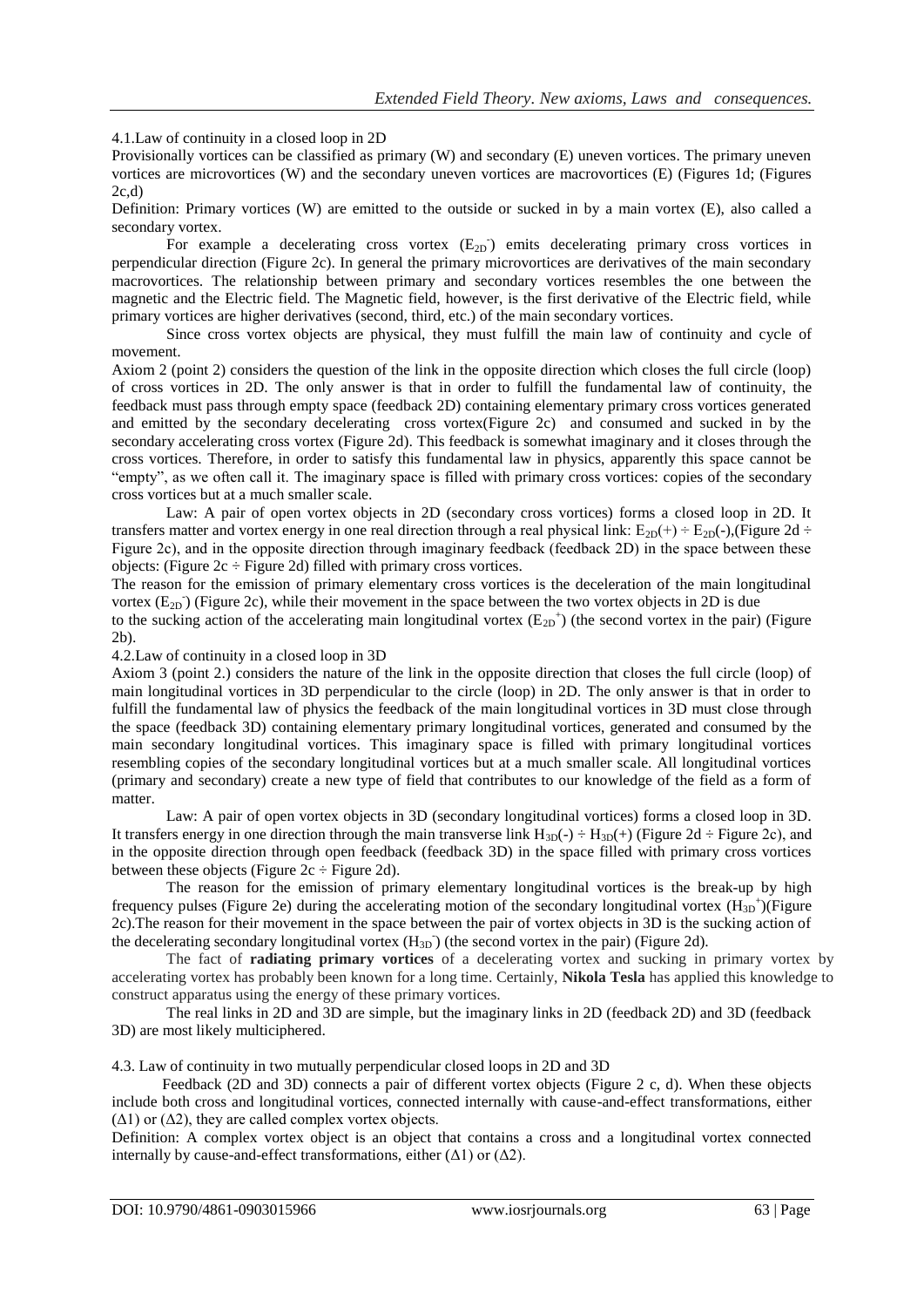Law: Two complex vortex objects are connected with mutually perpendicular closed loops in 2D and 3D. The closed loop:  $\{E_{2D}(+) \div E_{2D}(\cdot)\} \div \{(feedback(2D))\}$  is perpendicular to the closed loop:  $\{H_{3D}(\cdot) \div H_{3D}(\cdot)\}$  $\div$  {(feedback (3D)}, (Figure 2c,d).

### **V. Laws Of Motion Of Longitudinal-Cross Vortices**

 An accelerating longitudinal vortex has acceleration A (Figure 3 a, b). Let us consider a particular accelerating longitudinal vortex with acceleration (+A) and increasing velocity:  $V_1$ ,  $V_2$ ,...,  $V_n$ , increasing acceleration of cross vortices:  $e_1, e_2, \ldots, e_n$ , and decreasing amplitude of the cross vortices  $W_1, W_2, \ldots, W_n$  (Figure 3a). Let us also consider a particular decelerating longitudinal vortex with acceleration (-A) with decreasing velocity:  $V_1, V_2, \ldots, V_n$ , decreasing acceleration of cross vortices:  $e_1, e_2, \ldots e_n$ , and increasing amplitude of the cross vortices  $W_1, W_2,...W_n$  (Figure 3b). The acceleration and deceleration of the longitudinal vortex is a nonparametric process. Accelerating and decelerating longitudinal vortices do not manifest qualitative differences. They only differ quantitatively by their magnitude and sign of the change [5].

5.1.Law of the velocity of the longitudinal vortex (V) and the amplitude of the cross vortices (W)

Law: The velocity (V) of an accelerating longitudinal vortex increases in (n) portions  $(\psi)^n$  times while the amplitude (W) of cross vortices decreases reciprocally in (n) portions  $(1/\psi)^n$  times; the velocity of a decelerating longitudinal vortex decreases in (n) portions  $(1/\psi)^n$  times, while the amplitude (W) of cross vortices increases reciprocally in (n) portions  $(\psi)^n$  times:

| $ V^2 = V_0(1 + V),$ |                        | 8a) |
|----------------------|------------------------|-----|
| $ W^2 = W_0(1 - W),$ |                        | 8b) |
|                      | $ V^2 = V_0(1 - V),$   | 9a) |
|                      | $ W^{2} = W_0(1 + W),$ | 9b) |

where  $v_n$  and  $\omega_n$  are periodic roots with period n that fulfill the requirement for orthogonality:  $v_n \omega_n = V_0$ .  $W_0$ ; n =  $0 \div \infty$ ; the roots v<sub>n</sub> and  $\omega_n$  are expressed as: v<sub>n</sub>=  $\psi^n$ . V<sub>0</sub>, w<sub>n</sub>= $(1/\psi)^n$ . W<sub>0</sub>; V<sub>0</sub> is the starting value of V<sub>n</sub>, W<sub>0</sub> is the starting value of W<sub>n</sub> and  $\psi$  is a number that fulfills the requirement:  $\psi$ -1/ $\psi$  =1.

The first positive root of the first equation (8a) is  $v_1 = \psi V_0 = 1.62$ . The first positive root of the second equation (8b) is:  $w_1 = 1/\psi W_0 = 0.62$ . W<sub>0</sub>. The periodic roots of the first equation (8a) are obtained from equation (8b) is:  $w_1=1/\psi$ .  $W_0 = 0.62$ . W<sub>0</sub>. The periodic roots of the first equation (8a) are obtained from

the expression  $V^n = V_0$  ( $V^{n-1} + V^{n-2}$ ). The periodic roots of the second equation (8b) are obtained from the expression  $W^{n-2} = W_0$ .  $(W^n-W^{n-1})$ .

The present paper considers the simultaneous action of both equations in systems (8),(9). They describe a qualitatively new, specific and combined movement in the form of a system:

The system expresses the simultaneous action of two vortex movements – longitudinal and transverse;

The system is orthogonal, i.e. the direction of the velocity of the longitudinal vortex V is perpendicular to the direction of the amplitude W of the cross vortices and to the direction in which the cross vortices are sucked in, respectively;

The system is open (as opposed to closed), i.e. the system has a closed internal part, the longitudinal vortex, and an open external part, the cross vortices.

5.2.Law of the constant power of the longitudinal vortex

According to Axiom 2 and Axiom 3 (point 2) at every cycle (i) the accelerating longitudinal vortex  $(A_i)$ sucks in portions (quanta) of cross vortices ( $e_1 \ll e_2 \ll e_3 \ll ...$ ) with amplitude (W<sub>i</sub>) (Figure 3a), while the decelerating longitudinal vortex  $(A_i)$  emits portions (quanta) of cross vortices ( $e_1 < e_2 < e_3 < ...$ ) with amplitude (Wi) (Figure 3b) [4].

In the case of the accelerating longitudinal vortex  $(A+)$  the velocity increases  $(V+)$ , while the amplitude of the cross vortices decreases (W-) in such a way that their product (V+).(W-) remains constant all along the longitudinal vortex  $(A+)$  (Figure 3a). The product  $(V+)(W-)$  is proportional to the power of the accelerating longitudinal vortex  $(A+)$ .

In the case of the decelerating longitudinal vortex  $(A<sub>-</sub>)$  the velocity decreases  $(V<sub>-</sub>)$ , while the amplitude of the cross vortices increases  $(W+)$  in such a way that their product  $(V-)(W+)$  remains constant all along the longitudinal vortex (Figure 3b). The product  $(V<sub>-</sub>)(W<sub>+</sub>)$  is proportional to the power of the decelerating longitudinal vortex  $(A<sub>-</sub>)$ .

Law: For an uneven (accelerating or decelerating) longitudinal vortex (A) with current velocity  $(V_i)$  and amplitude of the cross vortices  $(W_i)$  the product  $(V_i)$ . $(W_i)$  is a constant:

$$
(\mathbf{V}_i).(\mathbf{W}_i) = \text{const.},
$$

where  $i = 0 \div \infty$  and the product  $(V_i)$ .  $(W_i)$  is proportional to the power of the uneven longitudinal vortex (A).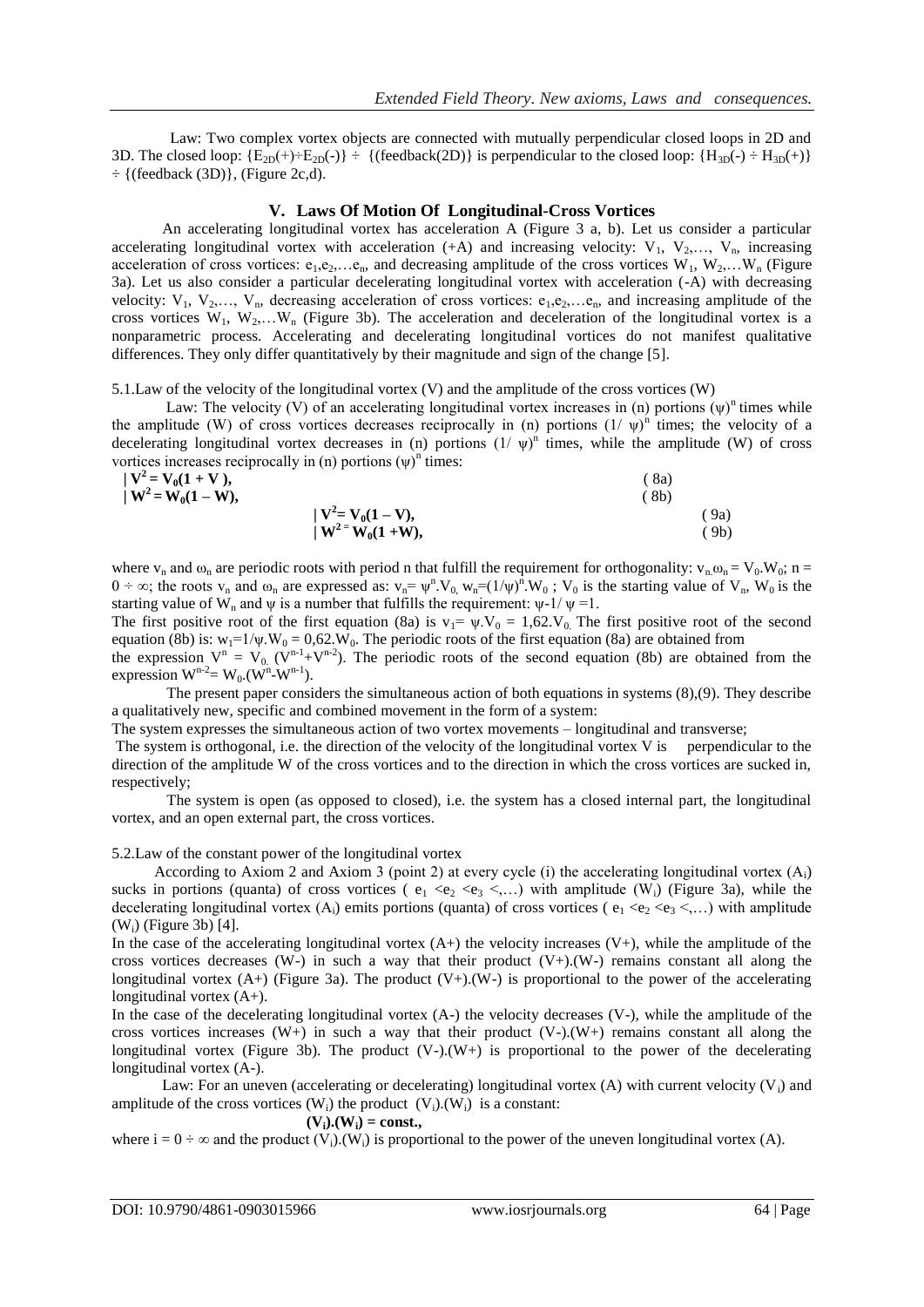### 5.3.Consequences

By analogy with the main Law 1 (point 3.2) of transformation we can write down the following transformation Vor  $e \rightarrow \Delta 1 \rightarrow$  -Vor h (Figure 3a). The different signs in this transformation show that (Vor e) and (Vor h) have opposite dynamics. For example if (Vor e) is accelerating, then (Vor h) is decelerating (Figure 3a) and vice versa (Figure 3b). Furthermore (Vor h) is perpendicular to (Vor e) (Figure 3 a,b).

Accelerating cross vortices  $(e_i)$  move from outside in (-Vor e). Therefore the direction of the longitudinal vortex (-Vor h) is also from outside in (due to the right-oriented vector system or the right-hand rule). Because of the directions of (-h) from all vortices (-Vor h), the central accelerating longitudinal vortex (A) is winding clockwise (+) when the observer(obs.) is facing opposite to the direction of the movement (Figure 3a).

Decelerating cross vortices (e<sub>i</sub>) move from inside out  $(+V$ or e). Therefore the direction of the longitudinal vortex (-Vor h) is also from inside out (due to the right-oriented vector system or the right-hand rule). Because of the directions of (+h) from all vortices (+Vor h), the central accelerating longitudinal vortex (A) is winding counterclockwise (-) when the observer(obs.) is facing opposite to the direction of the movement (Figure 3b).

Figure 3.A system of bidirectionals accelelating and decelerating vortices



Consequence 1: Accelerating longitudinal vortices wind clockwise (+) and decelerating longitudinal vortices wind counterclockwise (-).

The law  $(8a,b),(9a,b)$  (point 5.1) shows that when velocity  $V_i$  increases, the amplitude of cross vortices  $W_i$  decreases (Figure 3a). This phenomenon is due to redistribution of the acceleration of the cross (e<sub>i</sub>) and longitudinal vortices  $(A_i)$ . Mass is also redistributed: the mass of the cross vortices is added in portions with acceleration to the initial mass of the longitudinal vortex and thus accelerates it.

On the other hand the accelerated longitudinal vortex with acceleration  $(A<sub>i</sub>)$  sucks in more cross vortices (e<sub>i</sub>) from outside that accelerate further the longitudinal vortex (A) and so on. Thus the increase in acceleration and mass at the exit (the longitudinal vortex  $- A_i$ ) translates to an increase in the acceleration and absorption of mass at the entry. This mechanism of amplification is known in cybernetics as Positive Feedback. Consequence 2: Accelerating longitudinal vortices accelerate and decelerating longitudinal vortices decelerate nonparametrically through Positive Feedback.

When, for example, an accelerating longitudinal vortex sucks in with acceleration a cross vortex, then its first derivative is positive. However the accelerated absorption of the cross vortex slows down and when the positive acceleration of the cross vortex becomes zero, the mass of this cross vortex is added to the longitudinal vortex accelerating it further.

In the next cycle the accelerated longitudinal vortex again sucks in a portion of the cross vortex and so on. Through Positive Feedback the level of saturation constantly increases, the time interval needed for saturation becomes longer, etc. Positive Feedback turns the described avalanche process from an amplifier to a generator.

Consequence 3: The Positive Feedback in a longitudinal vortex turns the process of amplification to a process of generation.

This generative effect of the **Positive Feedback** was probably used by **Nikola Tesla** in the construction of the electronic block for his electromobile. The original has worked in generator mode and has needed a battery only at start up.